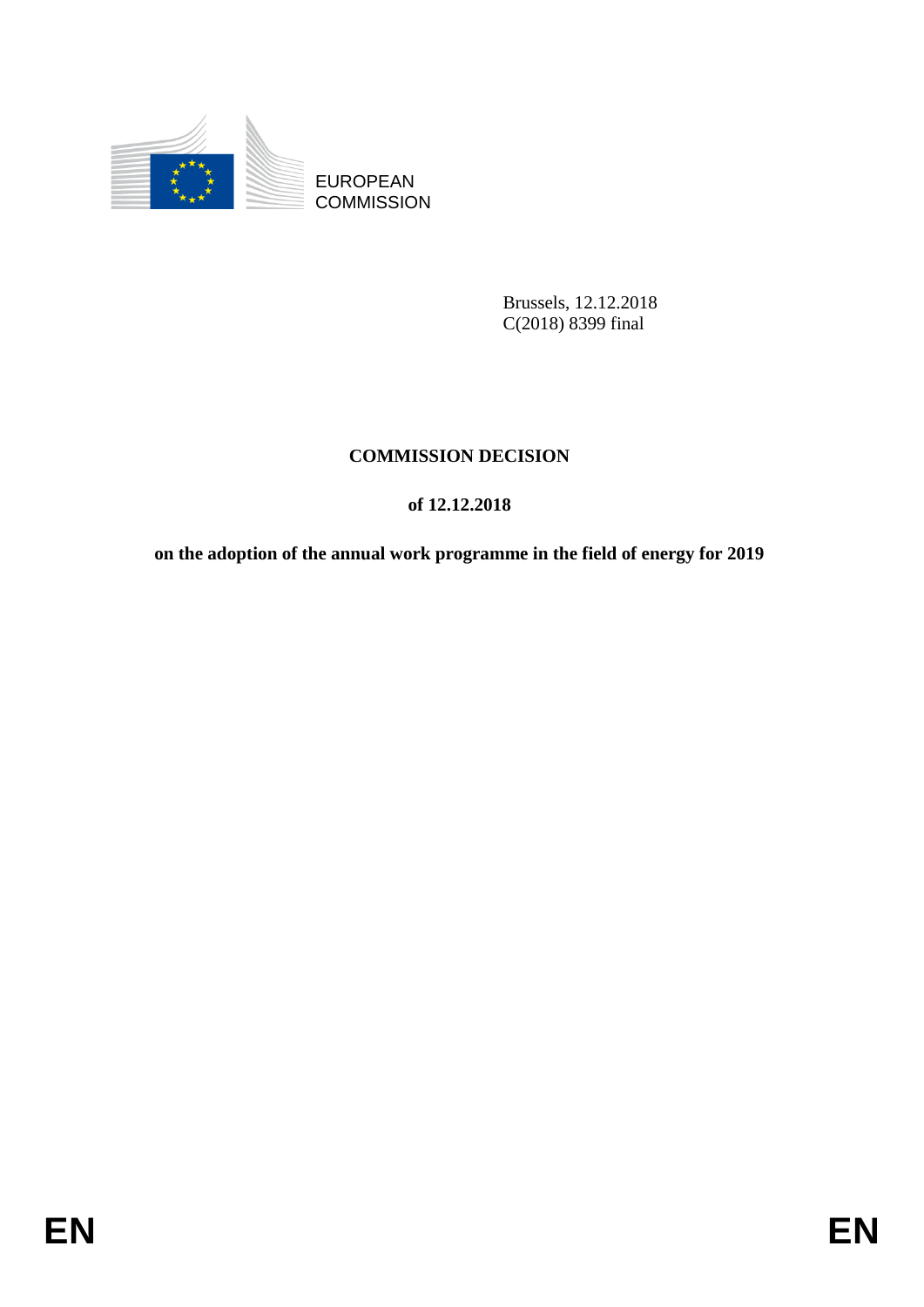# **COMMISSION DECISION**

## **of 12.12.2018**

# **on the adoption of the annual work programme in the field of energy for 2019**

### THE EUROPEAN COMMISSION,

Having regard to the Treaty on the Functioning of the European Union

Having regard to Regulation (EU, Euratom) 2018/1046 of the European Parliament and of the Council of 18 July 2018 on the financial rules applicable to the general budget of the Union, amending Regulations (EU) No 1296/2013, (EU) No 1301/2013, (EU) No 1303/2013, (EU) No 1304/2013, (EU) No 1309/2013, (EU) No 1316/2013, (EU) No 223/2014, (EU) No 283/2014, and Decision No 541/2014/EU and repealing Regulation (EU, Euratom) No  $966/2012<sup>1</sup>$ , and in particular Article 110 thereof,

Having regard to the Treaty establishing the European Atomic Energy Community,

Having regard to the Energy Charter Treaty - Article 37(3) thereof, approved by Council and Commission Decision 98/181/EC, ECSC, EURATOM of 23 September 1997 on the conclusion, by the European Communities, of the Energy Charter Treaty and the Energy Charter protocol on energy efficiency and related environmental aspects<sup>2</sup>,

Having regard to Commission Regulation (Euratom) No 302/2005 of 8 February 2005 on the application of Euratom safeguards, and the tasks resulting from specific powers directly conferred on the Commission by the Euratom Treaty under Chapters III and VII and Article 174 thereof,

Whereas:

- (1) In order to ensure the implementation of general actions in the area of energy, it is necessary to adopt an annual financing decision, which constitutes the annual work programme for 2019. Article 110 of the Financial Regulation establishes detailed rules on financing decisions.
- (2) It is appropriate to authorise the award of grants without a call for proposals and to provide for the conditions for awarding those grants.
- (3) Article 58(1)(d) of Regulation (EU, Euratom) No 1046/2018 provides that appropriations for actions carried out by the Commission by virtue of tasks resulting from its prerogatives at institutional level under the TFEU or Euratom Treaty may be implemented without a basic act.
- (4) It is necessary to allow for the payment of interest due for late payment on the basis of Article 116(5) FR 1046/2018.

 $\mathbf{1}$  $\frac{1}{2}$  OJ L 193, 30.7.2018, p.1.

<sup>2</sup> OJ L 69, 9.3.1998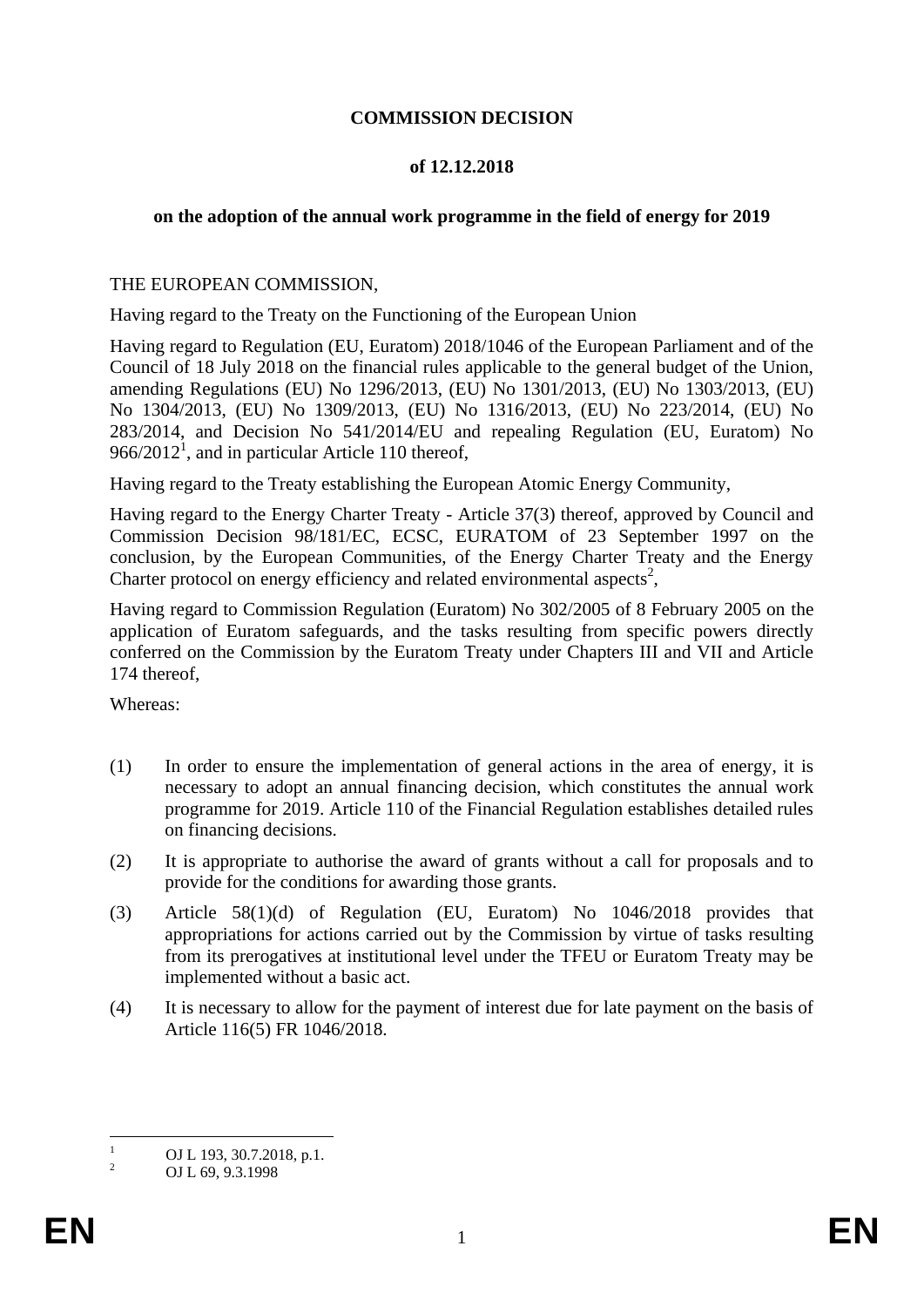#### *Article 1 The work programme*

The annual financing decision, constituting the annual work programme for the implementation of the general actions in the area of energy for 2019, as set out in the Annex is adopted.

### *Article 2 Union contribution*

The maximum Union contribution for the implementation of the programme for 2019 is set at EUR 26 410 000, and shall be financed from the appropriations entered in the following lines of the general budget of the Union for 2019:

- (a) budget line 32.0202 Support activities to the European energy policy and internal energy market : EUR 5 410 000;
- (b) budget line 32.0301 Nuclear safeguards : EUR 19 000 000;
- (c) budget line 32.0302 Nuclear safety and protection against radiation: EUR 2 000 000;

The appropriations provided for in the first paragraph may also cover interest due for late payment.

The implementation of this Decision is subject to the availability of the appropriations: provided for in the draft general budget of the Union for 2019, following the adoption of that budget by the budgetary authority or as provided for in the system of provisional twelfths.

#### *Article 3 Flexibility clause*

Cumulated changes to the allocations to specific actions not exceeding 20% of the maximum contribution set in Article 2 of this Decision shall not be considered to be substantial within the meaning of Article 110(5) of the Financial Regulation, where those changes do not significantly affect the nature of the actions and the objective of the work programme. The increase of the maximum contribution set in Article 2 of this Decision shall not exceed 20%.

The authorising officer responsible may apply the changes referred to in the first paragraph. Those changes shall be applied in accordance with the principles of sound financial management and proportionality.

### *Article 4 Adjustment clause*

The contribution as referred to in Article 2 may be adjusted to the amount of appropriations decided by the budgetary authority in the general budget of the Union for year 2019 if the change does not exceed 20%.